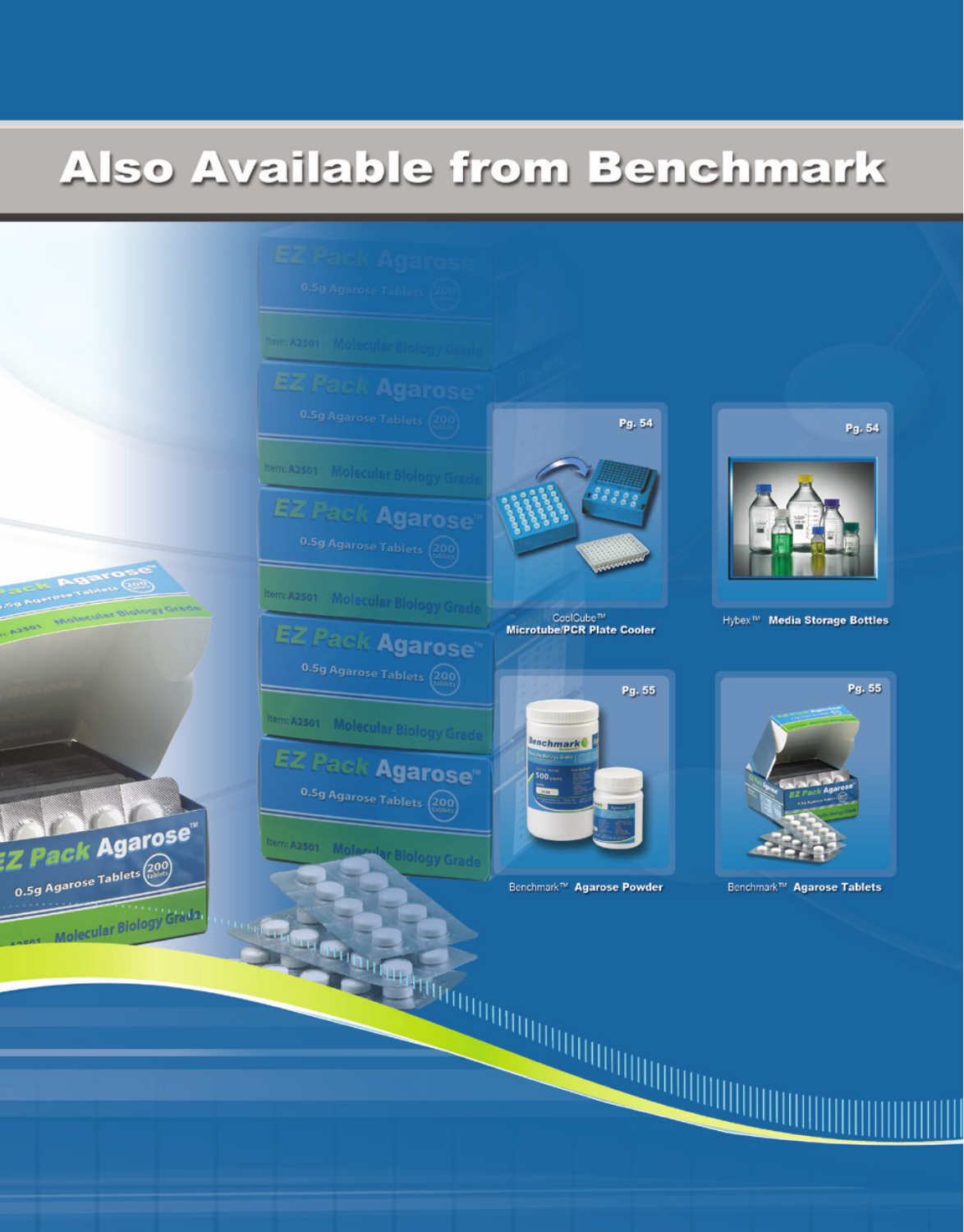# CoolCube™ **Microtube and PCR Plate Cooler**



**GUOICUDA Maintains 0°C for 4 hours**

**Ideal for: 1.5ml & 2.0ml microtubes 0.2ml PCR tubes & strips 96 well PCR plates**

**Also for use as a PCR workstation**

Technical Data:

The CoolCube™ is designed to keep samples cold on the lab bench without the mess of a melting ice bucket. Simply place the CoolCube in a freezer overnight and it's ready for use, keeping samples cold, but not frozen. Maintains temperature at approximately 0° C for up to four hours.

#### Ordering Information:

| Item No.          | Description:                                   |
|-------------------|------------------------------------------------|
| R <sub>1000</sub> | <b>CoolCube Microtube and PCR Plate Cooler</b> |

# hybex™ **Media Storage Bottles**

| Temperature:            | 0°C for up to 4 hours                                                           |
|-------------------------|---------------------------------------------------------------------------------|
| Capacity:               |                                                                                 |
| <b>Top Side:</b>        | 36 x 1.5/2.0ml tubes                                                            |
| <b>Bottom Side:</b>     | 96 x 0.2ml tubes<br>12 x 0.2ml strips<br>1 x 96 well PCR plate<br>10x 1.5/2.0ml |
| Dimensions: (W x D x H) | 5.6x5.6x2.5 in.<br>14.3 x 14.3x 6.4 cm                                          |
| Weight:                 | $2$ lbs $(1$ kg)                                                                |
| Warranty:               | 2 Years                                                                         |



| Technical Data:          |                                                            |
|--------------------------|------------------------------------------------------------|
| Material:                | hybex borosilicate glass (3.3)                             |
| Cap Thread Size:         | <b>GL45</b>                                                |
| <b>Temerature Range:</b> | $-70^\circ$ to 500 $^{\circ}$ C                            |
| Sterilization:           | <b>Autoclave</b>                                           |
| Cap Material:            | Polypropylene (140°C)                                      |
| Cap Colors:              | Standard blue, green, purple,<br>yellow, white or assorted |



- **Autoclavable caps (GL45) & drip rings**
- **Permanent enamel graduation markings**
- **Large area for bottle marking/identification**
- **Autoclavable, reuseable & breakage resistant**

## **Five cap colors**

#### Ordering Information:

| Item No.          | Description:                                                                                         |
|-------------------|------------------------------------------------------------------------------------------------------|
| B3000-50-B        | Bottle, 50ml with GL32 blue cap, 10/pk.                                                              |
| B3000-100-B*      | Bottle, 100ml with standard (GL45) blue cap, 10/pk.                                                  |
| B3000-250-B*      | Bottle, 250ml with standard (GL45) blue cap, 10/pk.                                                  |
| B3000-500-B*      | Bottle, 500ml with standard (GL45) blue cap, 10/pk.                                                  |
| B3000-1000-B*     | Bottle, 1L with standard (GL45) blue cap, 10/pk.                                                     |
| B3000-2000-B*     | Bottle, 2L with standard (GL45) blue cap, 10/pk.                                                     |
| B3000-SP-B*       | Bottle, Starter Pack with standard (GL45) blue cap,<br>includes, 2x100ml, 3x250ml, 3x500ml and 2x1L) |
| B3000-CAP-B*      | Replacement cap, standard blue (GL45), 10/pk.                                                        |
| <b>B3000-CAP2</b> | Replacement cap, standard blue (GL32), 10/pk.                                                        |
| B3000-CAP-HTC     | High temperature caps, red (GL45), up to 180°, 10/pk.                                                |

\*Please replace (-B) with (-G) for green caps, (-P) for purple caps, (-Y) for yellow caps, (-W) for white caps or (-AS) for assorted caps (2 of each color).